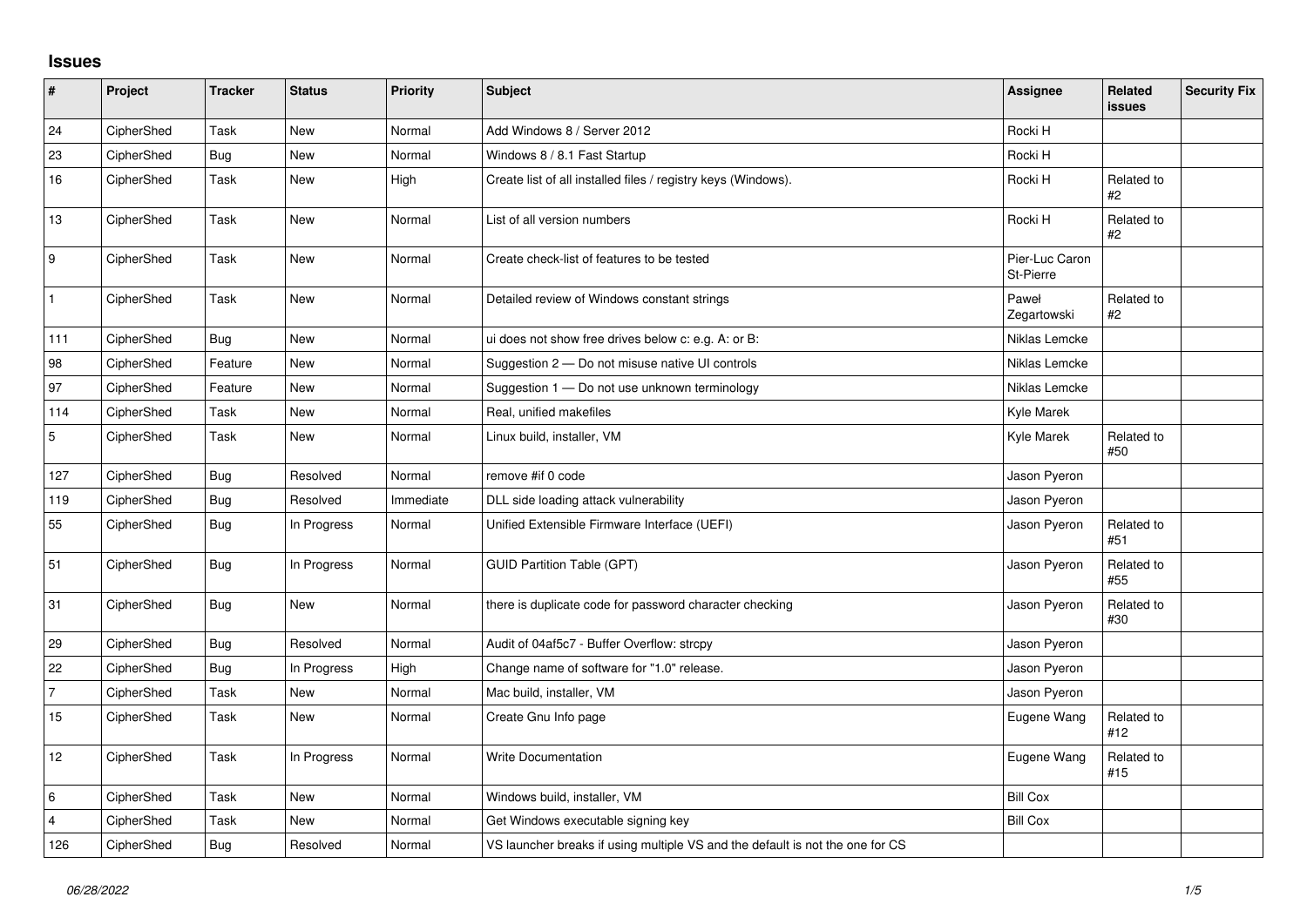| #   | Project    | <b>Tracker</b> | <b>Status</b> | <b>Priority</b> | <b>Subject</b>                                                                                                                             | <b>Assignee</b> | Related<br>issues | <b>Security Fix</b> |
|-----|------------|----------------|---------------|-----------------|--------------------------------------------------------------------------------------------------------------------------------------------|-----------------|-------------------|---------------------|
| 125 | CipherShed | <b>Bug</b>     | Resolved      | Normal          | Makefile for bootloader fails on case sensitive filesystem                                                                                 |                 |                   |                     |
| 124 | CipherShed | Feature        | New           | Normal          | investigate switch to FUDforum from phpBB                                                                                                  |                 |                   |                     |
| 123 | CipherShed | Bug            | New           | Normal          | losetup anomaly with OpenSUSE 13.1                                                                                                         |                 |                   |                     |
| 122 | CipherShed | Feature        | New           | Normal          | support key escrow                                                                                                                         |                 | Related to<br>#68 |                     |
| 121 | CipherShed | Feature        | New           | Normal          | Support "not" burning CD on encrypting disk operation                                                                                      |                 | Related to<br>#68 |                     |
| 118 | CipherShed | <b>Bug</b>     | New           | Normal          | upgrading truecrpyt fails if truecrypt is pinned to the taskbar                                                                            |                 |                   |                     |
| 117 | CipherShed | Bug            | Resolved      | High            | Failure to function when compiled with GCC 5                                                                                               |                 |                   |                     |
| 116 | CipherShed | <b>Bug</b>     | New           | Normal          | create an option for private/global volume mounting                                                                                        |                 |                   |                     |
| 115 | CipherShed | Bug            | Resolved      | High            | fails to build on stretch due to overloaded constructors                                                                                   |                 |                   |                     |
| 113 | CipherShed | Bug            | Resolved      | Normal          | remove the donate screen from the installer                                                                                                |                 |                   |                     |
| 112 | CipherShed | <b>Bug</b>     | Resolved      | Normal          | uninstall on windows does not list version info                                                                                            |                 |                   |                     |
| 110 | CipherShed | Bug            | New           | High            | Open Crypto Audit Project TrueCrypt CS-TC-4 - Unauthenticated ciphertext in volume<br>headers                                              |                 |                   |                     |
| 109 | CipherShed | <b>Bug</b>     | <b>New</b>    | High            | Open Crypto Audit Project TrueCrypt CS-TC-3 - Keyfile mixing is not cryptographically sound                                                |                 |                   |                     |
| 108 | CipherShed | <b>Bug</b>     | New           | Urgent          | Open Crypto Audit Project TrueCrypt CS-TC-2 - AES implementation susceptible to<br>cache-timing attacks                                    |                 |                   |                     |
| 107 | CipherShed | <b>Bug</b>     | New           | Immediate       | Open Crypto Audit Project TrueCrypt CS-TC-1 - CryptAcquireContext may silently fail in<br>unusual scenarios                                |                 |                   |                     |
| 106 | CipherShed | Task           | New           | Low             | Disable GitHub issue tracker                                                                                                               |                 |                   |                     |
| 105 | CipherShed | <b>Bug</b>     | Resolved      | Low             | Debian Jessie Complication Error: wx3.0                                                                                                    |                 |                   |                     |
| 104 | CipherShed | <b>Bug</b>     | Resolved      | Low             | wxgtk 2.9, CommandLineInterface, ambiguous overloaded function calls                                                                       |                 |                   |                     |
| 103 | CipherShed | Task           | <b>New</b>    | Low             | <b>Const Correctness</b>                                                                                                                   |                 |                   |                     |
| 102 | CipherShed | Feature        | New           | Normal          | support for serial console in bootloader                                                                                                   |                 |                   |                     |
| 101 | CipherShed | <b>Bug</b>     | Resolved      | Normal          | boot loader password prompt takes 100% cpu in VM                                                                                           |                 |                   |                     |
| 100 | CipherShed | Feature        | New           | Normal          | Suggestion 4-Display the consequences of an action immediately (Immediacy of<br>consequences)                                              |                 |                   |                     |
| 99  | CipherShed | Feature        | New           | Normal          | Suggestion 3-Separate required and optional input parameters                                                                               |                 |                   |                     |
| 96  | CipherShed | Feature        | New           | Normal          | installer to incorporate a post-installation quick-start wizard                                                                            |                 |                   |                     |
| 95  | CipherShed | Bug            | New           | Normal          | Platform/SystemException.h and Common/Exception.h define the same class/struct                                                             |                 |                   |                     |
| 94  | CipherShed | <b>Bug</b>     | New           | High            | CipherShed Volume Creation Wizard: Encryption of Host Protected Area":"Encryption of Host<br>Protected Area" class #32770 not initialized? |                 |                   |                     |
| 93  | CipherShed | Feature        | New           | Normal          | support "quick" encrypt for new media (especially flash/SSD)                                                                               |                 |                   |                     |
| 92  | CipherShed | Feature        | New           | Normal          | allow change of cipher/key on encrypted container without decrypting                                                                       |                 |                   |                     |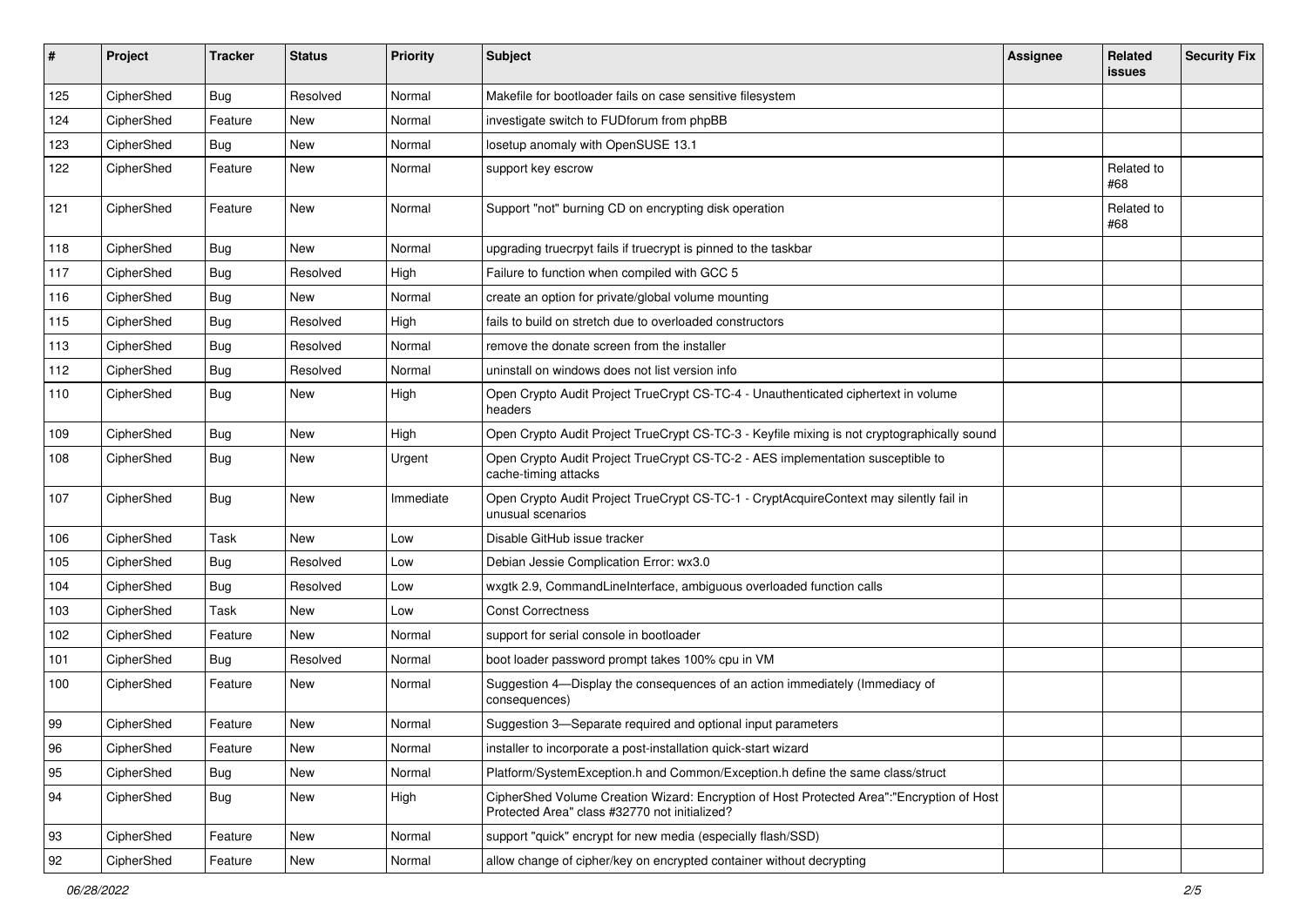| $\sharp$ | Project    | <b>Tracker</b> | <b>Status</b> | <b>Priority</b> | Subject                                                                                                  | <b>Assignee</b> | Related<br><b>issues</b> | <b>Security Fix</b> |
|----------|------------|----------------|---------------|-----------------|----------------------------------------------------------------------------------------------------------|-----------------|--------------------------|---------------------|
| 91       | CipherShed | Feature        | New           | Normal          | use linked libraries in kernel driver to isolate logical units and later support plugins                 |                 |                          |                     |
| 90       | CipherShed | Feature        | New           | Normal          | cipher setting preference file                                                                           |                 |                          |                     |
| 89       | CipherShed | Feature        | New           | Normal          | Support the Common Criteria Collaborative Protection Profile for Full Disk Encryption                    |                 |                          |                     |
| 88       | CipherShed | <b>Bug</b>     | New           | Normal          | smart card support for containers                                                                        |                 |                          |                     |
| 87       | CipherShed | Feature        | New           | Low             | support multiple hidden volumes                                                                          |                 |                          |                     |
| 86       | CipherShed | <b>Bug</b>     | Resolved      | Normal          | Make ciphershed window titlebars different                                                               |                 |                          |                     |
| 85       | CipherShed | <b>Bug</b>     | New           | Normal          | Digcode.c is 9917 lines long, split it up                                                                |                 |                          |                     |
| 84       | CipherShed | Bug            | <b>New</b>    | Normal          | wcsncpy is subject to buffer overflow                                                                    |                 |                          |                     |
| 83       | CipherShed | <b>Bug</b>     | <b>New</b>    | Normal          | deduplicate file names                                                                                   |                 |                          |                     |
| 82       | CipherShed | Feature        | New           | Normal          | add sparse file detection to non-windows versions                                                        |                 |                          |                     |
| 81       | CipherShed | Feature        | New           | Normal          | Decrypt System drive via commandline                                                                     |                 |                          |                     |
| 80       | CipherShed | <b>Bug</b>     | New           | Low             | TEST CASE: ubuntu 14 GUI install                                                                         |                 |                          |                     |
| 79       | CipherShed | Feature        | <b>New</b>    | Low             | document a list of file systems compatible with Hidden Volume usage                                      |                 |                          |                     |
| 78       | CipherShed | Bug            | <b>New</b>    | Normal          | update the ciphershed.org website, automatically                                                         |                 |                          |                     |
| 77       | CipherShed | <b>Bug</b>     | Resolved      | High            | boot loader is too big, regression on ff4d0578aff9269fdb654a213c850ce576fafd0a                           |                 |                          |                     |
| 76       | CipherShed | Bug            | <b>New</b>    | Normal          | MakeSelfExtractingPackage used in CI cannot have dialog boxes                                            |                 |                          |                     |
| 75       | CipherShed | Feature        | New           | Low             | code coverage - ConvertUTF.c                                                                             |                 |                          |                     |
| 74       | CipherShed | <b>Bug</b>     | New           | Normal          | Hardcoded Build date in Help->About window                                                               |                 |                          |                     |
| 73       | CipherShed | <b>Bug</b>     | <b>New</b>    | Normal          | Truecrypt icon showing in taskbar                                                                        |                 |                          |                     |
| 72       | CipherShed | <b>Bug</b>     | New           | Normal          | The installation fails, but a message (from windows?) says it succeeds and asks if you want<br>to reboot |                 |                          |                     |
| 71       | CipherShed | Bug            | <b>New</b>    | High            | passwords using non-ascii                                                                                |                 |                          |                     |
| 70       | CipherShed | Feature        | New           | Normal          | track git info in build                                                                                  |                 |                          |                     |
| 69       | CipherShed | Feature        | New           | Low             | integration test: mounting and sharing volumes                                                           |                 |                          |                     |
| 67       | CipherShed | Feature        | New           | Normal          | print a backup                                                                                           |                 |                          |                     |
| 66       | CipherShed | Feature        | <b>New</b>    | Normal          | provide robust API for usermode interaction with kernel driver                                           |                 |                          |                     |
| 65       | CipherShed | Feature        | New           | Normal          | pure 64 bit version for windows                                                                          |                 | Related to<br>#63        |                     |
| 64       | CipherShed | Task           | New           | Normal          | Rewrite or remove LongReverse in Common/Dlgcode.c                                                        |                 |                          |                     |
| 63       | CipherShed | <b>Bug</b>     | New           | Normal          | 64 bit gui on 64 bit systems                                                                             |                 | Related to<br>#65        |                     |
| 62       | CipherShed | Feature        | New           | Normal          | Administrative Configuration for Enterprise IT                                                           |                 |                          |                     |
| 61       | CipherShed | Feature        | New           | Normal          | optionally support TPM                                                                                   |                 |                          |                     |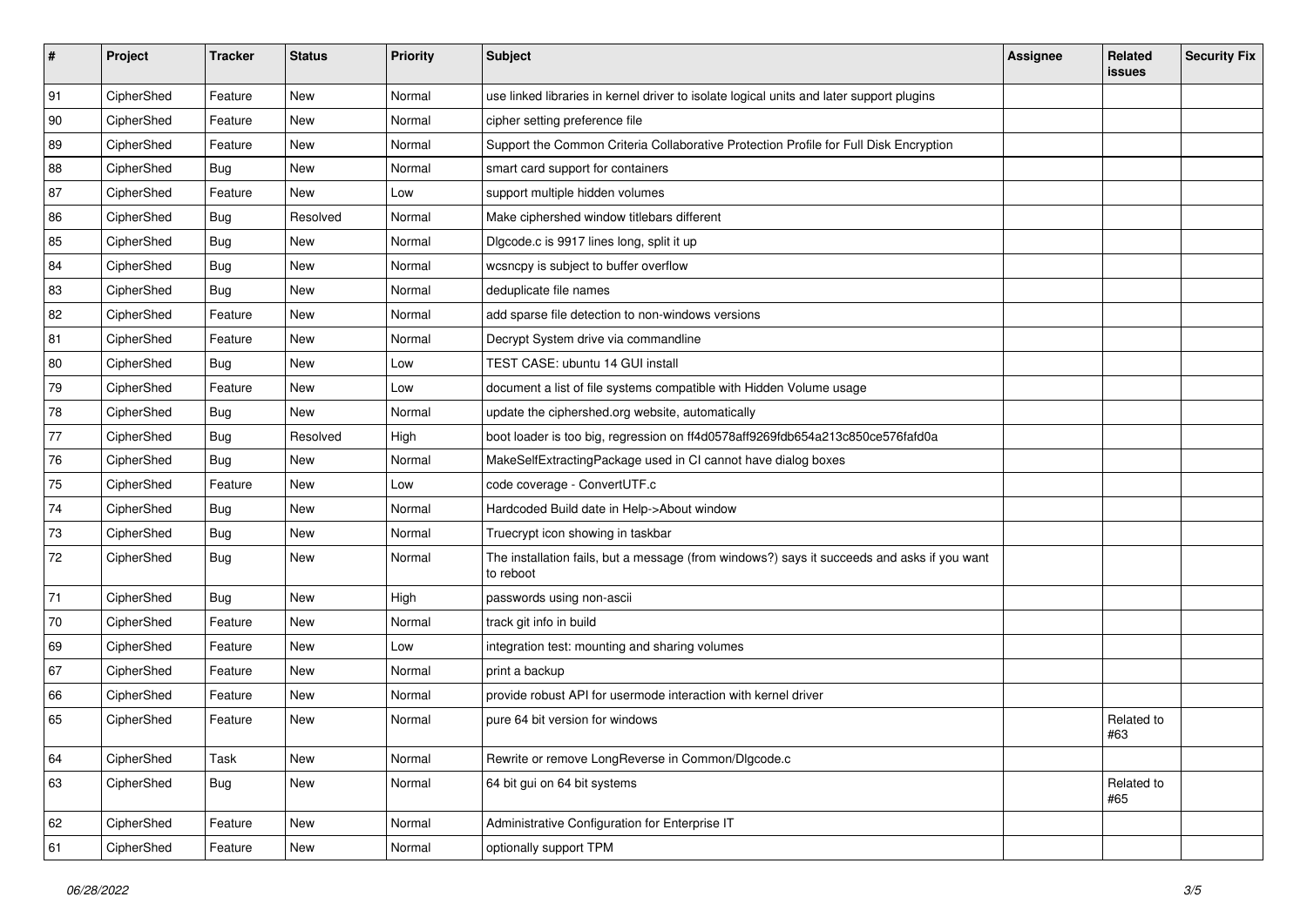| #  | Project    | <b>Tracker</b> | <b>Status</b> | Priority | <b>Subject</b>                                                  | Assignee | Related<br>issues | <b>Security Fix</b> |
|----|------------|----------------|---------------|----------|-----------------------------------------------------------------|----------|-------------------|---------------------|
| 60 | CipherShed | Feature        | New           | Normal   | Enhanced UX - shell extension for container management          |          | Related to<br>#34 |                     |
| 59 | CipherShed | Bug            | New           | Low      | optimized rescue disk                                           |          | Related to<br>#52 |                     |
| 58 | CipherShed | Feature        | New           | Low      | Tablet / Touch screen / non-keyboard boot support               |          |                   |                     |
| 57 | CipherShed | Feature        | <b>New</b>    | Normal   | Skein support                                                   |          |                   |                     |
| 56 | CipherShed | <b>Bug</b>     | New           | Low      | FreeBSD support                                                 |          |                   |                     |
| 54 | CipherShed | Feature        | New           | Low      | Self Destruct Password                                          |          |                   |                     |
| 53 | CipherShed | Feature        | New           | Low      | Portable / non-admin volume browser                             |          |                   |                     |
| 52 | CipherShed | Feature        | New           | Low      | recovery utility & tools                                        |          | Related to<br>#59 |                     |
| 50 | CipherShed | Feature        | New           | Normal   | Linux FDE                                                       |          | Related to<br>#5  |                     |
| 49 | CipherShed | <b>Bug</b>     | Resolved      | High     | use a unit testing framework                                    |          | Blocks #38        |                     |
| 48 | CipherShed | Bug            | New           | High     | EncryptDataUnits() lacks error handling                         |          |                   |                     |
| 47 | CipherShed | <b>Bug</b>     | <b>New</b>    | High     | GetWipePassCount() / WipeBuffer() can cause BSOD                |          |                   |                     |
| 46 | CipherShed | <b>Bug</b>     | New           | High     | MountVolume() device check bypass                               |          |                   |                     |
| 45 | CipherShed | <b>Bug</b>     | New           | High     | MainThreadProc() integer overflow                               |          |                   |                     |
| 44 | CipherShed | <b>Bug</b>     | New           | High     | TC_IOCTL_OPEN_TEST multiple issues                              |          |                   |                     |
| 43 | CipherShed | <b>Bug</b>     | New           | High     | IOCTL_DISK_VERIFY integer overflow                              |          |                   |                     |
| 42 | CipherShed | <b>Bug</b>     | New           | High     | TC_IOCTL_GET_SYSTEM_DRIVE_DUMP_CONFIG kernel pointer disclosure |          |                   |                     |
| 41 | CipherShed | <b>Bug</b>     | <b>New</b>    | High     | Windows kernel driver uses memset() to clear sensitive data     |          |                   |                     |
| 40 | CipherShed | <b>Bug</b>     | New           | High     | Multiple issues in the bootloader decompressor                  |          |                   |                     |
| 39 | CipherShed | Bug            | New           | High     | Sensitive information might be paged out from kernel stacks     |          |                   |                     |
| 38 | CipherShed | Bug            | New           | High     | Weak Volume Header key derivation algorithm                     |          | Blocked by<br>#49 |                     |
| 37 | CipherShed | <b>Bug</b>     | New           | High     | Open Crypto Audit Project issues                                |          |                   |                     |
| 36 | CipherShed | Feature        | New           | Normal   | support multiple actors to open an encrypted volume             |          |                   |                     |
| 35 | CipherShed | Feature        | Resolved      | High     | use Doxygen                                                     |          |                   |                     |
| 34 | CipherShed | Feature        | New           | Normal   | windows mount point support                                     |          | Related to<br>#60 |                     |
| 33 | CipherShed | Feature        | New           | Normal   | windows comamnd line volume creation                            |          |                   |                     |
| 32 | CipherShed | Feature        | New           | Normal   | truecrypt.ch ideas thread                                       |          |                   |                     |
| 30 | CipherShed | <b>Bug</b>     | Resolved      | Normal   | Allowed character description is wrong                          |          | Related to<br>#31 |                     |